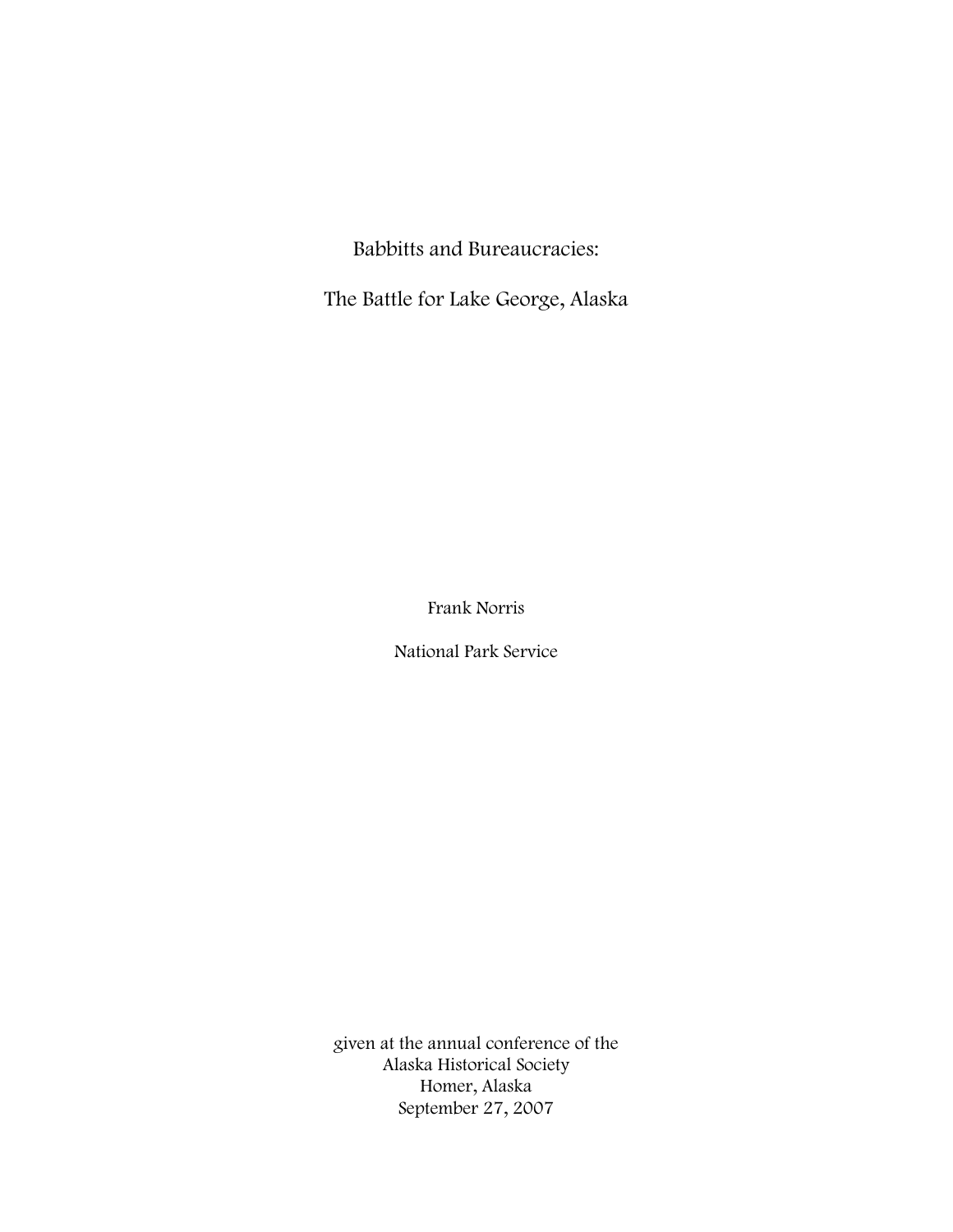## Babbitts and Bureaucracies: The Battle for Lake George, Alaska

Frank Norris, National Park Service

In 1937, Alaska Railroad official Harold Snell wrote to National Park Service Director Arno Cammerer with an unusual request. He told a remarkable story about a lake less than 50 miles east of Anchorage, and 30 miles from the new agricultural colony at Palmer. Lake George, high in the Chugach Range, was inaccessible by either road or trail, so very few Alaskans had spent much time there, and because the lake lay in an alpine bowl surrounded by glaciers, only a handful of adventurers had even seen it.

Despite those apparent drawbacks, Snell thought that the lake should be a national monument.[1](#page-1-0) Lake George, he reasoned, was a rare example of one of those great geological oddities, the self-dumping lake. The lake's northern edge rested against the southern arm of Knik Glacier, and every summer, rain and glacial runoff coming down from the high Chugach pushed the lake higher and higher until it forced its way through cracks in the glacier in what geologists call an outburst flood. Water thundered through the gorge below the lake, swept out into the Knik River flats, and created a torrent that amazed all who witnessed it. One nineteenth century flood was so huge that it destroyed three Native villages; more recently it threatened and closed roads, bridges, and structures in the floodplain.[2](#page-1-1) But residents of Anchorage, Palmer, and the surrounding area were entranced by the phenomenon, and local organizations—always looking for a way to stimulate economic development—hoped to see the area become a visitor attraction. Perhaps because the Alaska Railroad and the Park Service were sister agencies in the Interior Department, Cammerer quickly agreed to Snell's suggestion.

Snell's letter turned out to be the opening volley in a 30-year saga in which the George Babbitts<sup>[3](#page-1-2)</sup> of the area made repeated, spirited attempts to bring Lake George into the national park system. Over that 30-year time span, NPS officials learned more about the lake: they took surveys, they brought in experts, they met with other federal officials, state officials, and scientists, and virtually everyone they met said that making the area a national park made little if any sense. But historian Claus Naske has offered an explanation that bears repeating in this context. In an article about a proposed cement plant, he stated that "On the Last Frontier, federal economic programs never die, they just require more funding."[4](#page-1-3) To fit the Lake George case more closely, I'd like to postulate a corollary to Naske's axiom, which is "In Alaska,

<span id="page-1-0"></span><sup>1</sup> Frank Been, "Report on Investigation of National Monument Possibilities of Lake George, Alaska," November 10, 1939, in *Lake George Investigations* (or *LGI*), 1939-1966 (unpub. mss.), ARLIS.<br><sup>2</sup> USGS, "The Breakout of Alaska's Lake George" (Washington?, GPO, 1969), 10. This pamphlet (also on p. 10)

<span id="page-1-1"></span>noted that "over the years, flood damage caused by the breakout was so serious that by 1940 [the community of] Matanuska was virtually abandoned." But the Matanuska-Susitna Borough, in its Knik-Matanuska-Susitna; a Visual History (Sutton, Bentwood Press, 1985), p. 99, states that floods from the Matanuska (not the Knik) River during the 1930s contributed to the community's demise.

<span id="page-1-2"></span><sup>&</sup>lt;sup>3</sup> The term is taken from Sinclair Lewis's 1922 novel *Babbitt*, and more specifically from its protagonist, George F. Babbitt.

<span id="page-1-3"></span><sup>4</sup> Claus-M. Naske, "Alaska in the Mix," Alaska History 16 (Spring-Fall 2001), 17.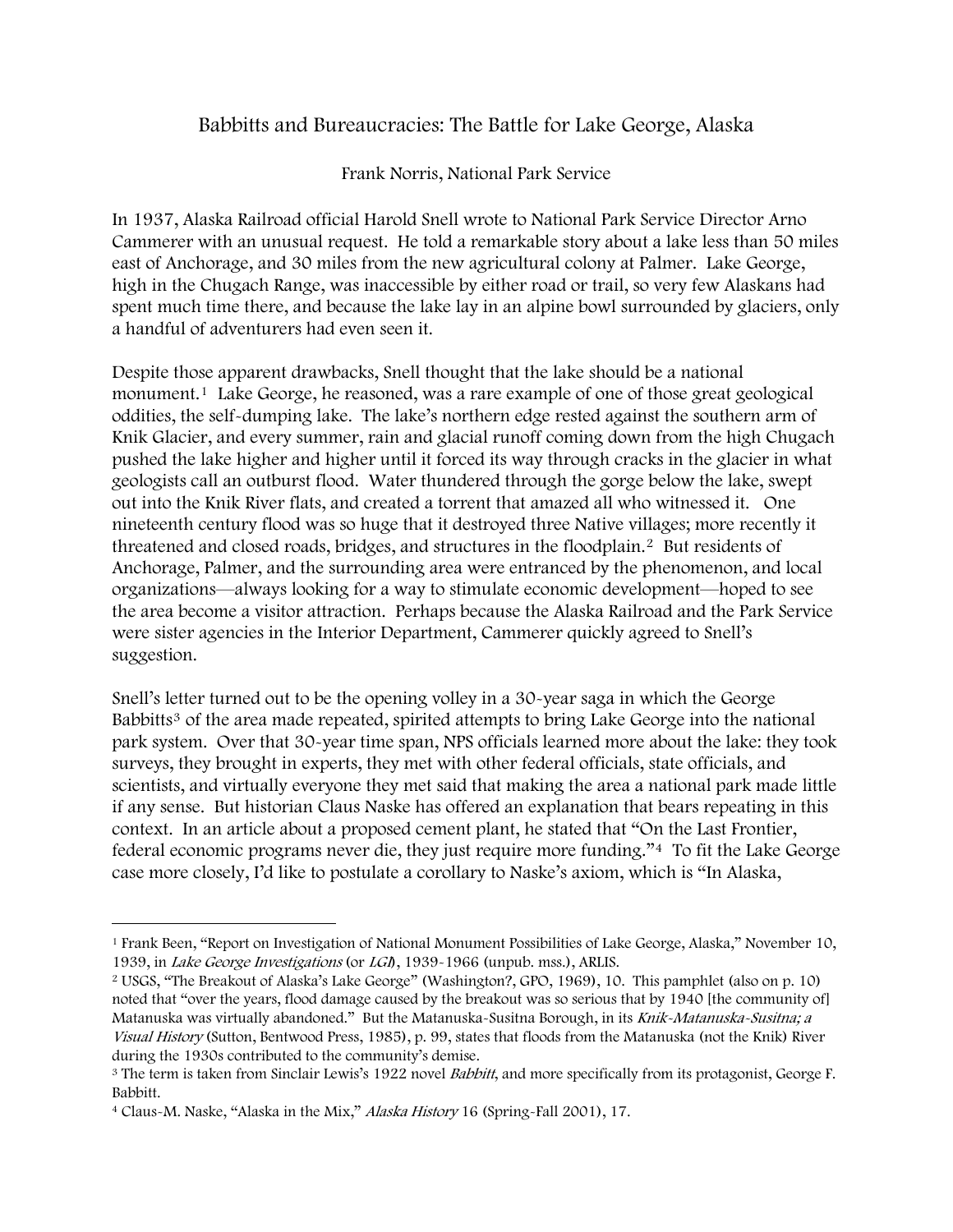conservation area proposals never die, they just require repetition, unflagging enthusiasm, and the patience to await a change in the bureaucratic winds."

inspection trip to see which of these area, if any, were worthy of consideration as a national park unit. As I mentioned above, Harold Snell made his suggestion in 1937, which was a fortuitous time for development planning in Alaska. Congress that year initiated a major study on Alaska development opportunities.<sup>[5](#page-2-0)</sup> It was also the year that construction began on the McKinley Park Hotel; the Civilian Conservation Corps was active in the territory, and the military was getting ready to establish its first new base in Alaska in almost 40 years.[6](#page-2-1) And after years of slumber, Park Service officials were first beginning to look beyond the boundaries of the existing parks for ideas on where new parks might be located. In southeastern Alaska, wildlife conservation groups were demanding vast new acreages for the protection of brown bear habitat, and new interest was also being shown in the vast wilderness in the Wrangell and eastern Chugach Mountain ranges. So just a few weeks after Frank Been became the new park superintendent at Mount McKinley National Park, the Washington office sent him off on a long

Lake George gushed forth and flooded the Knik River bed. As a tourist attraction, however, its was far from unique, because self-dumping lakes were "not an unusual natural happening;" up the mountain side. So Been, not surprisingly, concluded that the lake and its surroundings were "not appropriate for National Park Service consideration."7 So during the late summer of 1939, Been spent some time in both Anchorage and Palmer trying to gather what he could about the lake. He learned, indeed, that once each summer, minuses greatly outweighed its pluses. The flood, for example, was typically of just a few hours' duration; just a few years earlier, the flood had not been a yearly event; Lake George the nearby countryside was "not unusual or spectacular;" and finally, this and other selfdumping lakes were a "temporary natural display" which would "inevitably disappear … within a comparatively few years." And the lake, moreover, was so remote that to reach the spot, visitors had to hire a guide, buck the Knik River current in an open boat, then scramble

Service has received over the years from people looking to bolster their local economy. But in Park Service and the Alaska Railroad, its sister agency, were looking for new opportunities to bring tourists north and encourage them to linger. If Snell had been a chamber of commerce official in Wyoming, or perhaps the owner of a cavern in Tennessee, Been's rejection might well have been the end of it, and the suggestion would have gone down as one of hundreds of spirited, well-intentioned requests that the Park Alaska, a federal territory, it was the government's business to foster tourism, and both the

 $\overline{\phantom{0}}$ 

<span id="page-2-0"></span><sup>5</sup> Natural Resources Committee, Regional Planning, Part VII, Alaska—Its Resources and Development

<span id="page-2-1"></span><sup>(</sup>Washington, GPO), 1938. The report's ten-page "tourism development" section does not mention Lake George.<br><sup>6</sup> Lyman Woodman, *Duty Station Northwest*, vol. 2, p. 57.

<sup>&</sup>lt;sup>7</sup> Been, "Report on Investigation;" A.E. Demaray to Harold W. Snell, December 29, 1939, in LGI. Most visitors to the site began their journey just south of the Knik River Bridge on the [old] Glenn Highway, which was completed from Anchorage to Palmer in September 1936. See Alaska Road Commission, *Annual Report* for 1936 (p. 6) and 1937 (p. 7).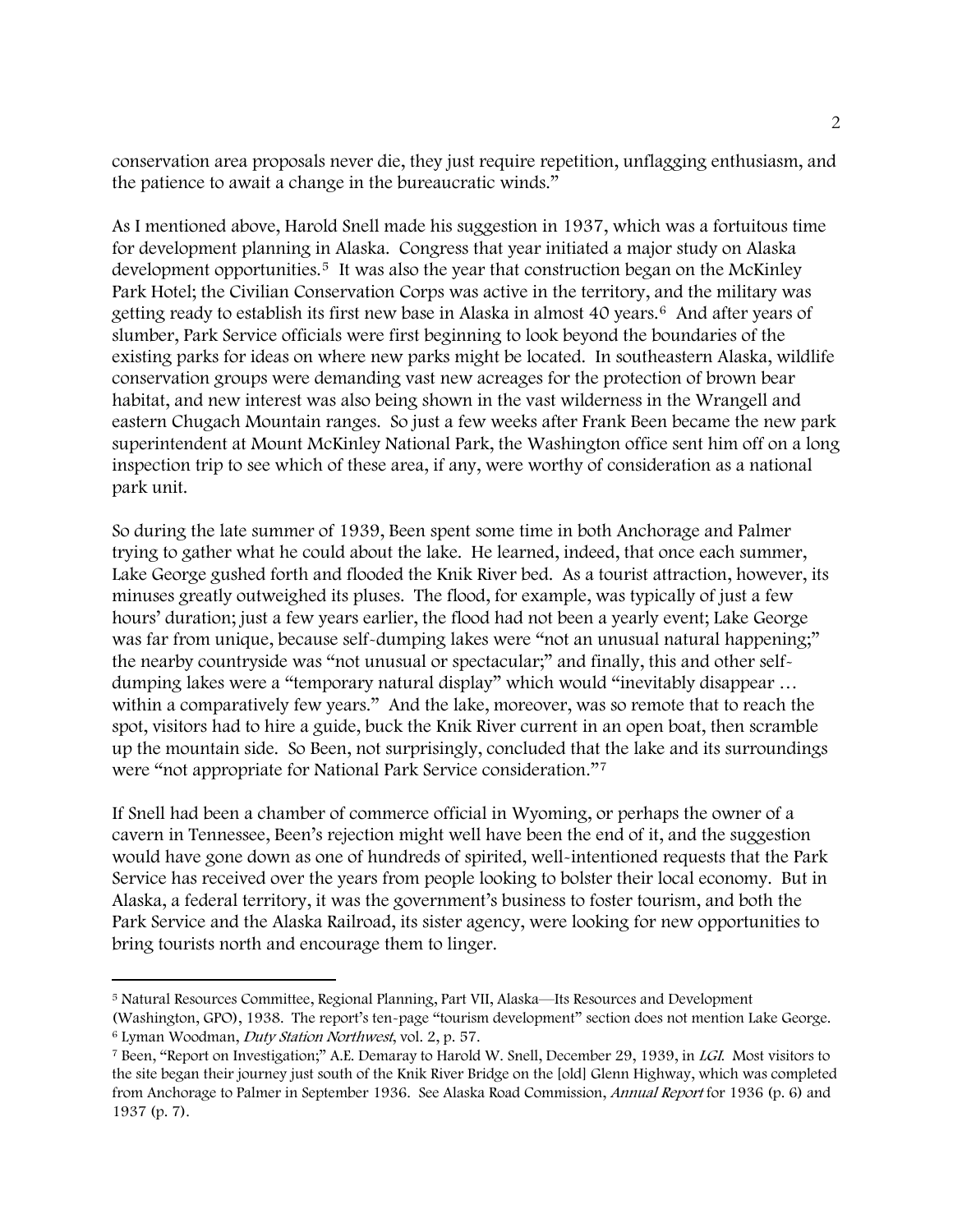Highway, the specialty of the house during the 1940s was drinks served with chunks of ice that had floated down from Lake George during its annual breakup.<sup>11</sup> Beginning in 1940, Alaska's population grew quickly as it built up its military bases and prepared for war. Thousands who were new to the north were entranced by its wonders, and given the annual flood that resulted, Lake George quickly became known as "Alaska's famed self-dumping lake."<sup>[8](#page-3-0)</sup> News of the flood was front-page material in several local newspapers.<sup>[9](#page-3-1)</sup> Hardy outdoorsmen scrambled up the slope to see the lake, a movie showing the breakup was shown in local church halls, Sara Machetanz wrote a chapter about the lake in a book about Alaska, and local residents with a little "sporting blood" formed betting pools, hoping to cash in on when the Knik River flood would reach its crest.[10](#page-3-2) And at a lodge along the old Glenn

Then, in the mid-1950s, a new supporter came forth: Robert Atwood, who had been editing ice which have been described as bigger than the Empire State Building tumble off the glacier every bit as important as Yellowstone, noting that "if so many thousands of persons enjoyed a trickle of water like Tower Falls, and a spurt like Old Faithful, the wonders of this spot in Alaska would really bowl them over."<sup>13</sup> the Anchorage Times since 1935. Atwood was a "boomer" who had touted the statehood cause for years and encouraged economic growth at every opportunity.[12](#page-3-3) In an October 1955 letter to Park Service Director Conrad Wirth, Atwood didn't mince words about Lake George's potential: "We have near Anchorage the most stupendous, colossal, spectacular and unusual phenomenon in the world that would make one of the most interesting and alluring national parks in the entire nation." Atwood noted that "during the dumping process, huge chunks of and are washed down the river;" the lake, moreover, "could be made readily accessible for tourists and others by the construction of a road." And he assured Wirth that Lake George was

at least questionable." He recommended that Atwood contact Governor Heintzleman and work toward establishing Alaska's first territorial park.<sup>[14](#page-3-4)</sup> Atwood, however, didn't give up easily, Wirth, in response, stated that Lake George had been prominently mentioned in the recentlypublished, government-sponsored Alaska Recreation Survey as "one of the finest examples of an ice-dammed, self-dumping lake which has been an annual thrill for those fortunate enough to see the ice go out." He cautioned, however, that because the lake's "principal feature seems to be a seasonal phenomenon of short duration, I believe that its suitability for national status is and told Wirth that "Lake George meets every specification for a national park … Your suggestion of making it a territorial park, or State park, is good but Alaska has so many

 $\overline{\phantom{0}}$ 

<span id="page-3-2"></span>1951, 1; Thomas A. Fink to NPS, August 26, 1958, in *LGI; Anchorage Daily Times*, April 16, 1966, 24.<br><sup>11</sup> "Community Profile: Knik River," *Anchorage Daily News*, June 24, 2007, B-3. The lodge was located where the

<span id="page-3-1"></span><span id="page-3-0"></span><sup>&</sup>lt;sup>8</sup> Cordova Times, October 3, 1941, 3.<br><sup>9</sup> See, for example, the following *Anchorage Times* items: August 16, 1949, 1; July 21, 1951, 1; July 18, 1960, 1.<br><sup>10</sup> The Alaskan (Anchorage), October 17, 1941, in *LGI*, Anchorag

old Glenn Highway crossed Goat Creek, about 4 miles west of the Knik River bridge.

<span id="page-3-3"></span><sup>&</sup>lt;sup>12</sup> John Strohmeyer, *Extreme Conditions; Big Oil and the Transformation of Alaska* (New York, Simon and Schuster, 1993), 32-33.

<span id="page-3-4"></span><sup>&</sup>lt;sup>13</sup> Robert B. Atwood to Conrad L. Wirth, October 31, 1955, in *LGI*.<br><sup>14</sup> Wirth to Atwood, December 1, 1955, in *LGI*.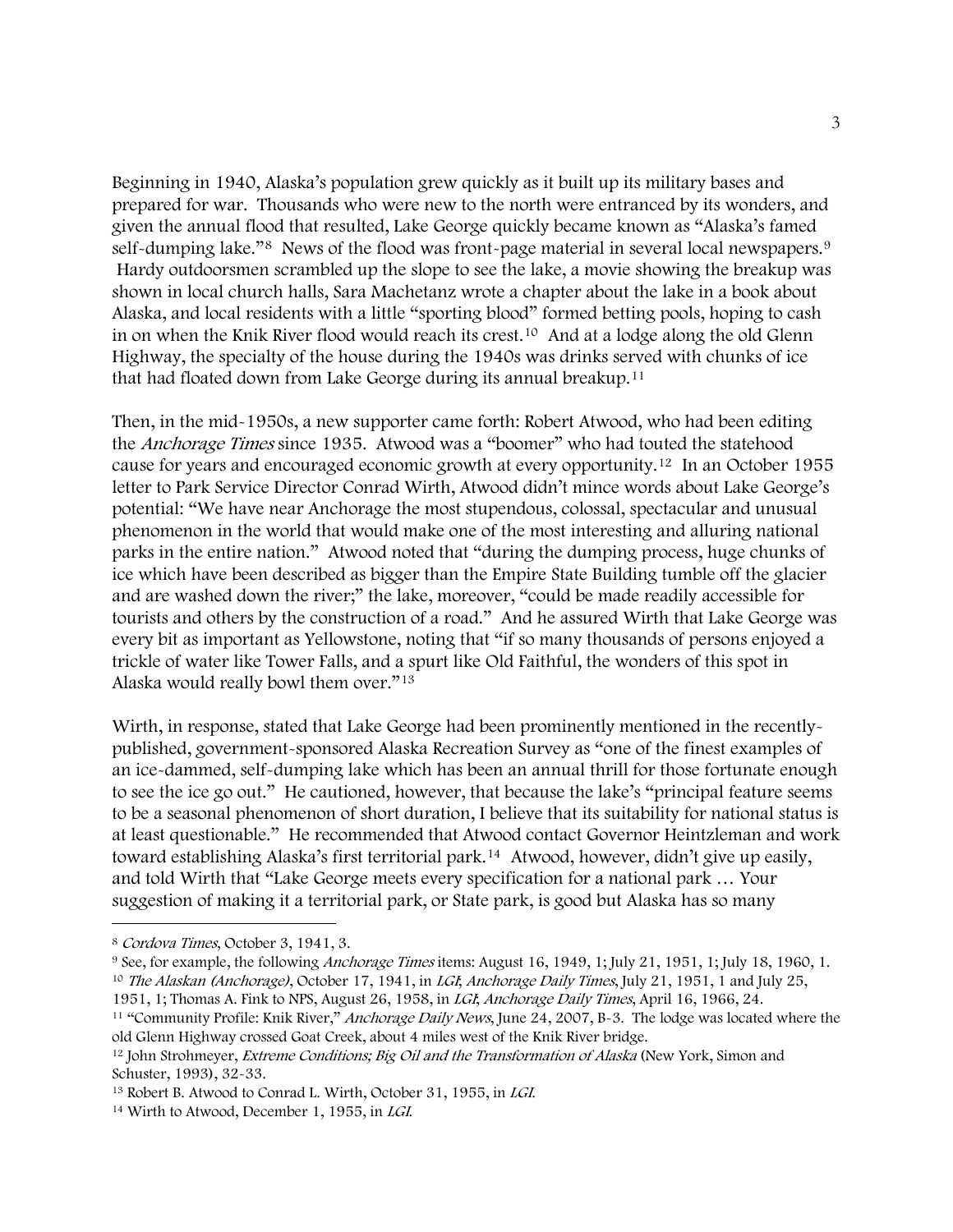physical problems of development [that] I doubt that the Territory or State would be interested in developing it for many years to come." By this time, however, Wirth had located Frank Been's 1939 report, and sent a copy of it to Atwood.<sup>15</sup>

the Izaak Walton League sent a resolution to Delegate E.L. Bartlett calling for a national park or types of area which are not represented or perhaps not properly represented." The Anchorage Garden Club, the Junior Chamber of Commerce, and other civic groups.<sup>[18](#page-4-2)</sup> Bartlett, during this period, "contemplated introducing" a bill to make Lake George a national park, but he never did so. $19$ Local interests, however, continued to hype the idea. In early 1958 the Anchorage chapter of monument; it cited that the "scene of this 'profound and lasting' spectacle" during breakup "should be a public recreation site available to all henceforth and forever more." In response, Bartlett asked Wirth to re-evaluate the agency's earlier decision.<sup>[16](#page-4-0)</sup> Once again, as in 1937, the suggestion to study the area came at a propitious time, because the agency was just beginning to study "the adequacy of the National Park System to determine whether there are qualified Times, jumping the gun, soon announced that the agency would "initiate studies of the Lake George area in the near future."<sup>[17](#page-4-1)</sup> And supporting letters soon arrived from the Anchorage

called on Kirk Stone, a University of Wisconsin geography professor, for help. Collins noted idea to the head of the U.S. Geological Survey's Alaska Branch and wondered if "some of your fellows might give this subject their careful professional thought."<sup>20</sup> The NPS, in fact, had not yet decided whether the idea was worth a studying again, and one agency planner told a supporter that the area should be considered for a state, not national, park. Not wanting to discard the idea entirely, however, another planner, George Collins, that "some of the people in Anchorage are much interested in having a road built to Lake George so that people could get up there easily in the late summer to see the ice go out." Knowing that Stone had been interested in the lake since the late 1940s and had made an extensive survey of the lake and its environs in 1951, Collins asked him for "a pretty full account … of its worth, or lack of it, for National Park System status." And he also pitched the

completed a lengthy manuscript on Lake George, told a local booster that "there were several potential new state than working on the construction of such a road to Lake George. ... it is not In short order, Collins received detailed replies from his colleagues. Dr. Stone, who had just things of a much higher priority and of much more serious value and consideration for a worth the tremendous cost in dollars and in time for the construction of a road to the lake." He readily admitted that Lake George was probably "the largest of the world's ice-dammed

<span id="page-4-2"></span><span id="page-4-1"></span>

<span id="page-4-0"></span><sup>&</sup>lt;sup>15</sup> Atwood to Wirth, December 8, 1955; Wirth to Atwood, December 22, 1955; both in *LGI*.<br><sup>16</sup> Izaak Walton League of America Resolution, n.d.; E.L. Bartlett to Wirth, May 12, 1958; both in *LGI*.<br><sup>17</sup> Hillory A. Tolson LGI. 19 Evert L. Brown to Bartlett, July 25, 1958; Bartlett to Egan, August 15, 1961; both in File 882 (1959-66), Series

<sup>41,</sup> RG 01, ASA.

<sup>20</sup> Leo Diederich to Mrs. Hugh Snider, July 22, 1958; George L. Collins to Kirk H. Stone, October 1, 1958; Collins to George O. Gates, October 2, 1958; all in LGI, Professional Geographer 1 (November 1949), 90.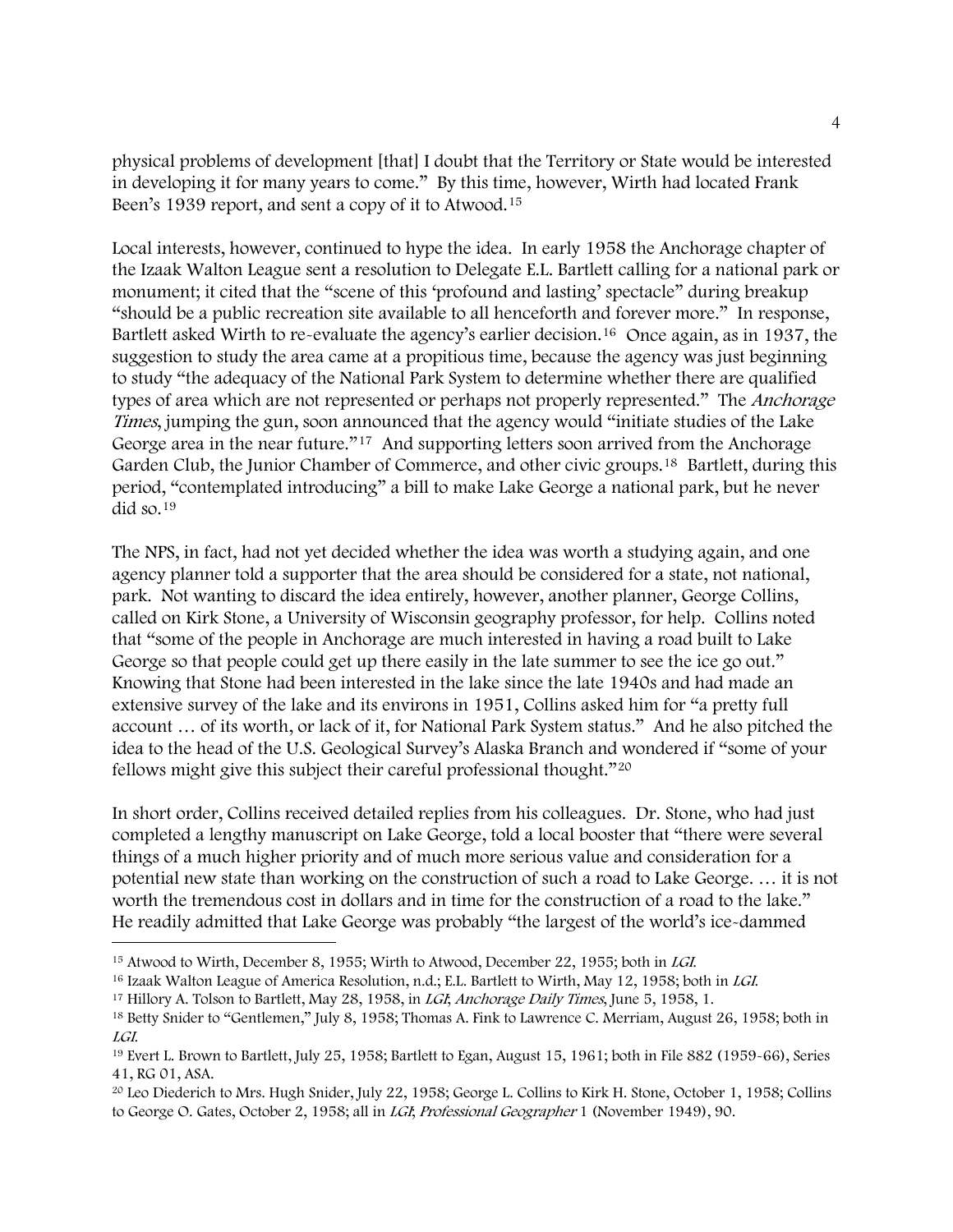chief dutifully polled his colleagues; 11 voiced an opinion, and "the consensus seems to be that caused any reversal of this opinion, although we have reconsidered the matter several times."<sup>21</sup> lakes," but he concluded that "I do not see that this is something which is worthy of formation into a National Monument or National Park." As for the Geological Survey, the acting branch the Lake George area is not one worthy of inclusion in the National Park System although several of the men felt that it could be a useful recreation site of a somewhat lesser 'rank'." (One, in fact, stated that "personally, the bare bottom of a recently dumped lake is not my idea of a natural beauty spot or of a place to take the kiddies for a picnic.") The agency's regional director, Lawrence Merriam, felt likewise; he noted that "the area … has been the subject of discussion from time to time" since 1939, but agency observations over the years "have not

Newly-elected U.S. Senator Ernest Gruening, by July 1960, was well aware that after the lake's spend days and nights waiting for this dramatic spectacle." His enthusiasm was so great that the Senate Interior Committee authorized him to investigate its possibilities as an NPS unit. flood, forced Collins to once again examine "that hardy perennial, the proposal for a National Park at Lake George."<sup>23</sup> The coming of statehood, however, apparently brought new life into the Lake George proposal. ice dam burst, "a great cataract pours down into the Matanuska Valley" and "many people And later that summer, he expressed an interest in touring the area with an Alaska park superintendent.<sup>[22](#page-5-0)</sup> Gruening's announcement, followed by local publicity about the annual

assist the Senator, gradually began assembling an official party to accompany him. Gruening, following summer.<sup>[24](#page-5-1)</sup> The NPS was heartened to hear that Lake George was being identified as bureaucratic foothold, had not yet established any state parks.<sup>[25](#page-5-2)</sup> Perhaps as a result, the Alaska legislature, during its 1961 session, passed a resolution calling for a *national* park at Lake George.<sup>26</sup> Meanwhile, plans to study the lake further awaited Gruening's visit. NPS officials, hoping to however, was forced to delay his trip from the summer to the fall, then again until the a potential state park site; but the Alaska government, which was struggling to gain a

breakup, and Geological Survey officials helpfully kept tabs on the lake to ensure a timely visit. The air tour was held on July 26, 1961, and according to one participant, "the run-off Park Service officials hoped to time Gruening's Lake George tour during the dramatic days of

<sup>21</sup> Stone to Collins, October 14, 1958; Merriam to Fink, October 22, 1958; E. H. Cobb to Collins, December 15, 1958; all in LGI. In August 1960, Stone wrote back to Collins and reiterated his earlier opinions, in a manner even more forceful than before.

<span id="page-5-0"></span><sup>&</sup>lt;sup>22</sup> Gruening to Wirth, July 8, 1960, in *LGI*.<br><sup>23</sup> Anchorage Daily Times, July 13, 1960, 3 and July 18, 1960, 1; Collins to Stone, August 5, 1960, in *LGI*.<br><sup>24</sup> Samuel A. King to RD/R4, August 12, 1960; King to RD/R4, 1960; all in LGI; Supt's Monthly Report, Mount McKinley National Park, August 1960, 3; SMR, MOMC,

<span id="page-5-1"></span>September 1960, 2-3; SMR, MOMC, October 1960, 2-3.

<span id="page-5-2"></span><sup>&</sup>lt;sup>25</sup> Herbert Maier to Supt. MOMC, August 26, 1960, in *LGI*.<br><sup>26</sup> Hugh J. Wade to Stewart L. Udall, April 24, 1961; John M. Kelly (USDI) to Wade, May 23, 1961, both in LGI; House Joint Resolution 26, March 27, 1961, in State of Alaska, Session Laws, Resolutions, and Memorials, 1961, 260.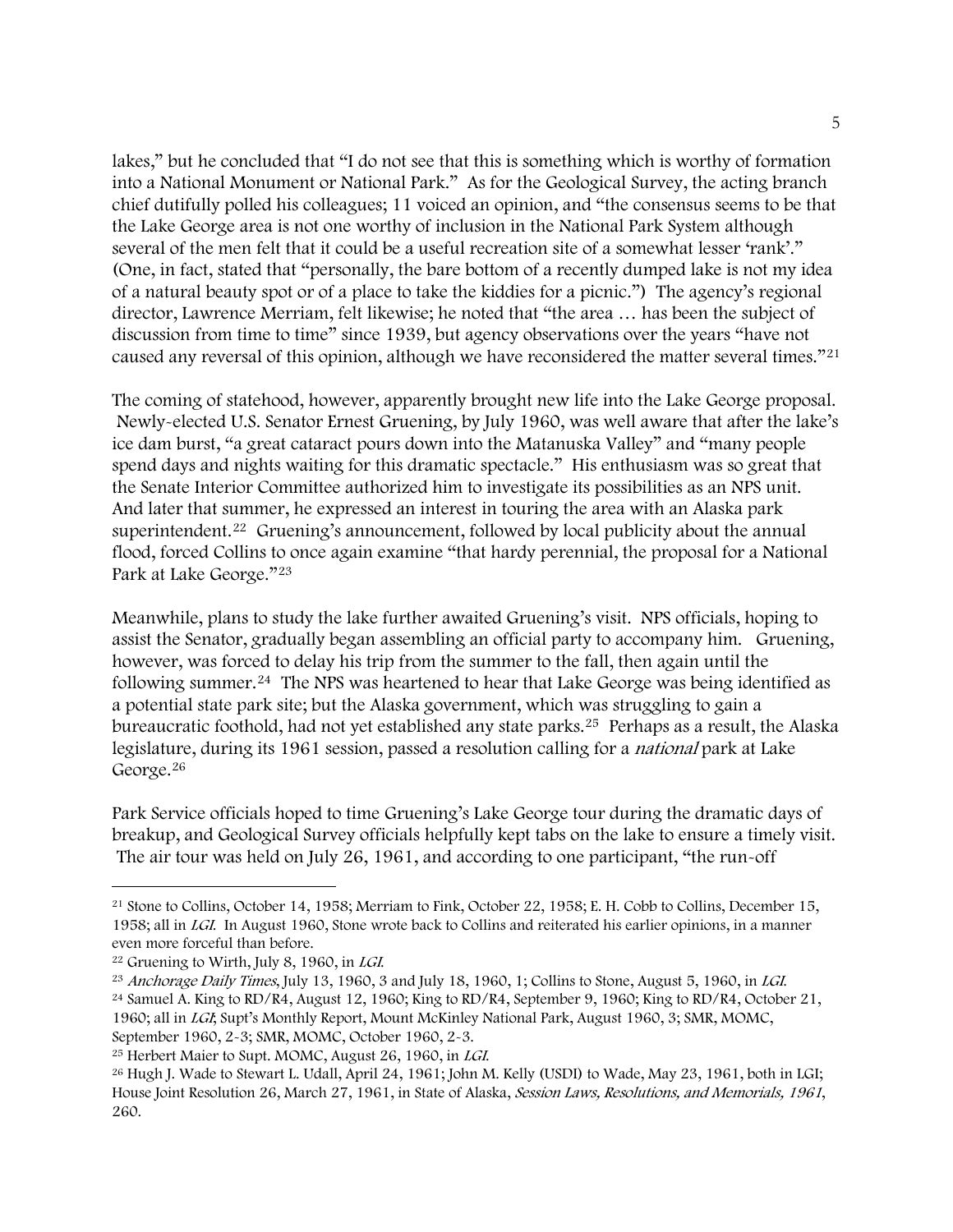through the gorge below Lake George was near maximum volume, presenting a spectacular sight with many icebergs of varying sizes being carried along by the large volumes of water."<sup>[27](#page-6-0)</sup>

The five-man party, which included four federal officials and the state lands division director, quickly recognized that they were far from alone in watching the thundering flood. Spectators in a wide variety of aircraft—primarily fixed-wing craft based in Palmer—flew over the area. They were unable, however, to locate any formal trails that led up to the lake. Building a road to the lake, moreover, would be extremely expensive, and there would be little room along the steep, precarious route for parking areas, a campground, or other visitor facilities. They therefore concluded—as had others previously—that the area was "not of broad national interest." Instead, it was more suitable as a state park.[28](#page-6-1) Gruening, after hearing the group's conclusion, agreed with that course of action.[29](#page-6-2)

Despite that setback, government planners continued to look into Lake George's park potential. In February 1964, the Interior Department reserved a 30-mile-long, quarter-mile-wide rightof-way between the old Glenn Highway bridge and the lake "for preservation of public recreation values." Soon afterward, new NPS Director George Hartzog asked a number of top staff to compile a document on potential Alaska parklands for a report that would be entitled Operation Great Land. Lake George, not surprisingly, was listed as an area of interest; its "paramount significance" was its research potential for "glaciers and glacial action."[30](#page-6-3)

In early 1966, the idea of turning Lake George arose yet again when the Matanuska Valley Lions Club passed a resolution to establish a Lake George National Monument and an adjacent Knik River national park and game refuge.<sup>[31](#page-6-4)</sup> Shortly afterward, Rep. Ralph Rivers (D-Alaska) discussed the matter with officials from both the National Park Service and the state lands division. At Rivers' request, NPS officials agreed to compile a report on the lake's feasibility as a park; they told him about proposed boundaries, roads and trails, and upcoming public hearings. A report was promised by August 1. State officials, who also attended the meeting with Rivers, closely followed the planning process because they were considering the selection of these lands as part of the statehood allotment.[32](#page-6-5)

<span id="page-6-0"></span> $27$  King to RD/R4, July 31, 1961; SMR, MOMC, July 1961, 2-3, 5. Bob Atwood of the Anchorage Times, spotlighting Lake George's "annual rampage," wrote a pro-park editorial the day before the officials' flight. Anchorage Times, July 25, 1961, 4.

<span id="page-6-1"></span><sup>&</sup>lt;sup>28</sup> King to RD/R4, July 31, 1961; P. D. Hanson to King, August 7, 1961; both in *LGI*. State lands director Roscoe Bell, in a letter to his superior, was more reluctant in his conclusion. He "indicated that we had hopes this might be developed as a National Park or monument area, but that if it wasn't so developed the state would expect to select the land and develop it for recreational park purposes because of its outstanding characteristics." Bell to Phil R. Holdsworth, August 22, 1961, in LGI; Kelly to Bartlett, October 13, 1961, in File 882 (1959-66), Series 41, RG 01, ASA.

<span id="page-6-3"></span><span id="page-6-2"></span><sup>&</sup>lt;sup>29</sup> Gruening to Kelly, October 21, 1961, in *LGI*; SMR, MOMC, January 1962, 2.<br><sup>30</sup> Public Land Order 3324, February 7, 1964, in *Federal Register* 30 (February 13, 1964), 2423; Frank Williss, "Do Things Right the First Time;" The National Park Service and the Alaska National Interest Lands Conservation Act of 1980, 2<sup>nd</sup> edition (Anchorage, NPS, 2005), 10, 13-14. The public land order is still in effect.<br><sup>31</sup> R.J. Miller to Ralph Rivers, March 22, 1966, in File 883.1, Series 41, RG 01, ASA; *Anchorage Daily Times*,

<span id="page-6-4"></span>March 19, 1966, 13.

<span id="page-6-5"></span><sup>32</sup> SMR, MOMC, April 1966, 2; SMR, MOMC, May 1966, 4; Anchorage Daily Times, April 16, 1966, 24;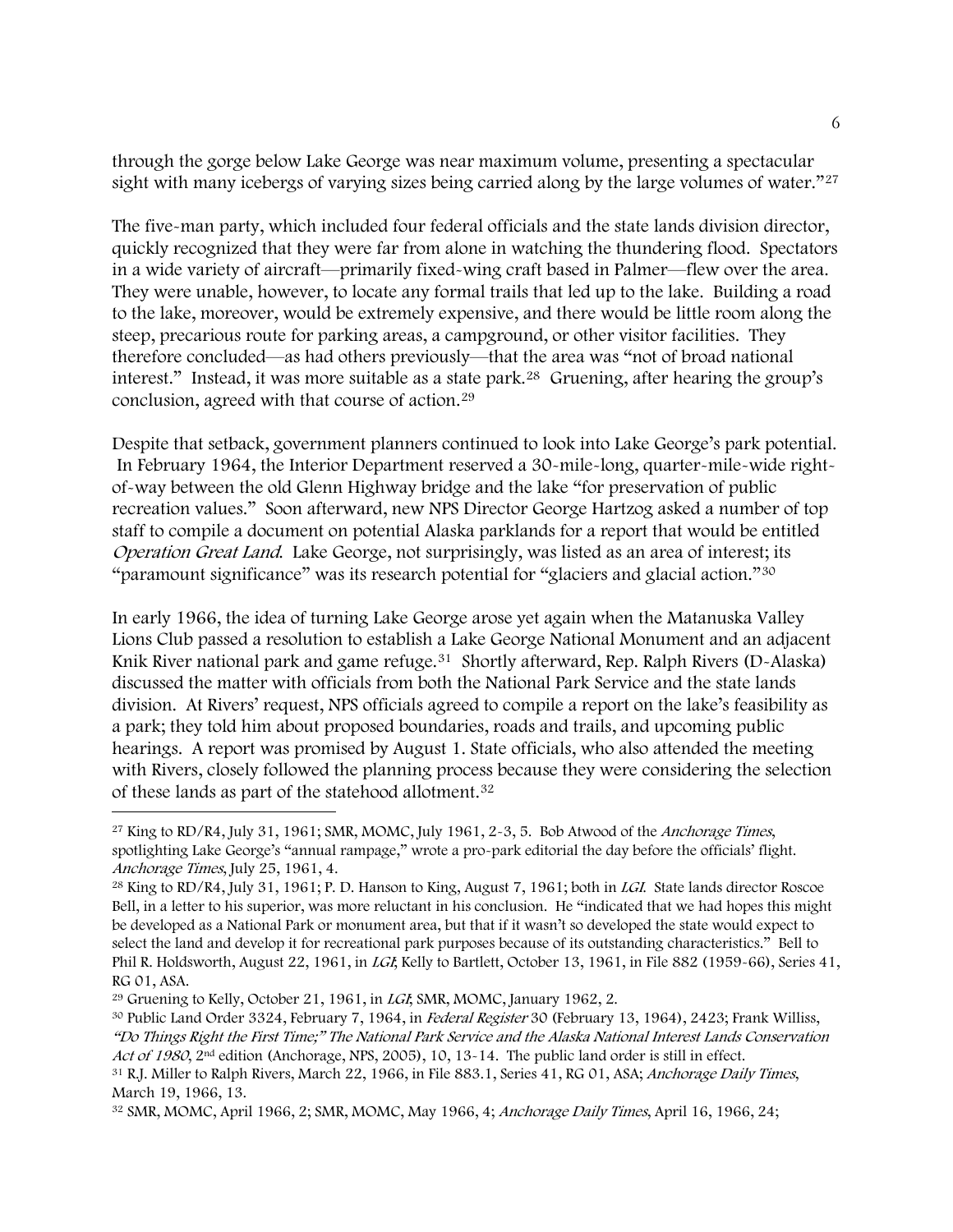Soon afterward, however, federal officials lost their enthusiasm for the proposal, and by August 1966 they concluded that "its suitability as a unit of the National Park System has not changed. Comments ... have indicated it to be of relatively great *local* interest...". Instead, they felt that a new lands concept could more adequately identify and protect areas that were primarily important for their scientific or research value. This concept, implemented by Interior Secretary Stewart Udall during the Kennedy administration, was the national natural landmark. NPS officials quickly recognized that Lake George was an excellent candidate to be a national natural landmark, and in April 1967 they recommended the idea of Lake George becoming one of the first Alaska candidate to this registry.<sup>33</sup> Bob Atwood and the *Anchorage* Times, however, were underwhelmed by the decision. Atwood, in an editorial, sniffed that the landmark idea was "not much recognition for something that ranks as one of the great wonders of the world." Instead, the Times felt that national park status was "long overdue" for Lake George.[34](#page-7-1)

Despite Atwood's pleas, however, Secretary Udall officially designated Lake George as a national natural landmark on July 26, 1968; that same day, Senator Gruening dedicated a plaque to that effect in a ceremony held at the Old Glenn Highway bridge.[35](#page-7-2) Ever since that time, the area has remained on the government registry because, according to the nomination form, it is the "most impressive 'self-dumping' lake in the country."[36](#page-7-3) But in an ironic twist of fate, it turned out that the remarkable self-dumping activities were indeed temporary, just as scientists had predicted. The year 1967 marked the first time in many years that the lake did not burst forth in a dramatic flood, and the flood has not been repeated at any time since then.[37](#page-7-4) Today, therefore, Lake George is one of thousands of scenic Alaska lakes; it has no remarkable qualities that demand the attention of national park authorities. It does, however, bear a remarkable if little-known history.

In conclusion, the 30-year effort to establish a national park unit at Lake George seems, at first glance, to chronicle the pie-in-the-sky expectations of local economic development advocates and to pit their enthusiasm against the Park Service and its lofty, sometimes unrealistic

Anchorage Daily News, April 16, 1966, 3. Rivers, at the time, held the key chairmanship of the National Parks and Recreation Subcommittee for the House Interior Committee. State land records indicate that the State of Alaska did not select the land in and around Lake George until January 1972 (it was part of a massive, 182,000 acre application) and it received tentative approval for the land in September 1980.

<span id="page-7-0"></span><sup>33</sup> Richard G. Prasil to RD/WR, August 26, 1966, in LGI; Kirk Stone, "The Annual Emptying of Lake George," Arctic 16 (March 1963), 26-39; Stone, "Alaskan Ice-Dammed Lakes," Annals of the Association of American Geographers 53 (September 1963), 332-49. Agency officials, in April 1967, recommended both Iliamna Volcano as well as Lake George to the NNL registry.

<span id="page-7-3"></span>

<span id="page-7-2"></span><span id="page-7-1"></span><sup>&</sup>lt;sup>34</sup> Anchorage Daily Times, May 10, 1967, 4.<br><sup>35</sup> Williss, *"Do Things Right the First Time,"* 8, 17; Anchorage Daily Times, July 24, 1968.<br><sup>36</sup> Lake George NNL website [\(www.nature.nps.gov/nnl](http://www.nature.nps.gov/nnl)). Also see Keith Boggs and Da of the Lake George National Natural Landmark (Anchorage, NPS), October 1996.<br><sup>37</sup> U.S. Geological Survey, *The Breakout of Alaska's Lake George*, 1969; Austin Post and Lawrence R. Mayo,

<span id="page-7-4"></span>Glacier Dammed Lakes and Outburst Floods in Alaska, Hydrologic Investigations Atlas HA-455 (Washington, 1971), 4; T. Neil Davis, "Lake George Breakout," Alaska Science Forum, July 28, 1980.